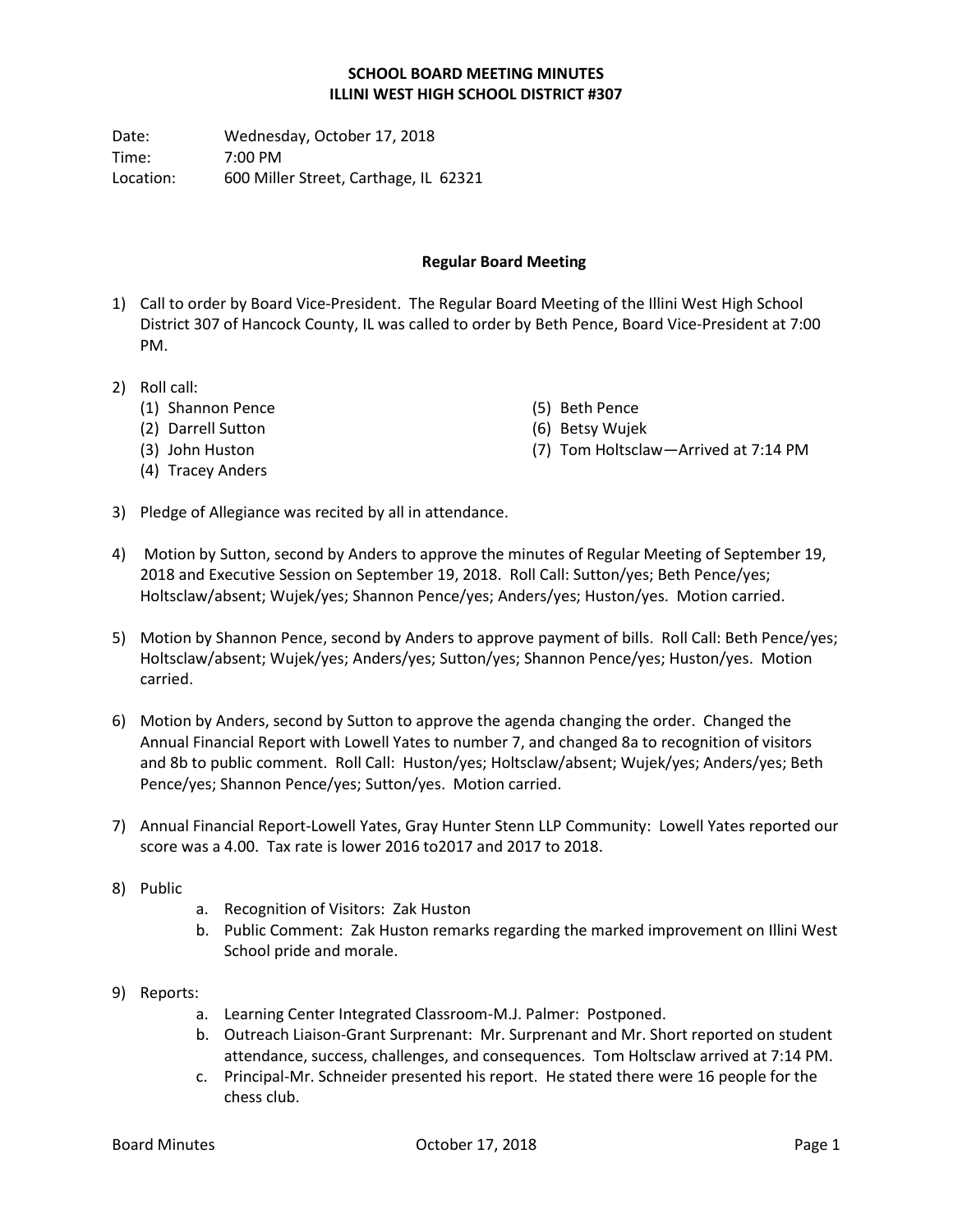- d. Superintendent-Mrs. Schilson reported. She talked about the 4-year compliance and the new school report cards.
- 10) Discussion:
	- a. Motion by Sutton, second by Anders to approve Annual Financial Report. Roll Call: Sutton/yes; Anders/yes; Shannon Pence/yes; Holtsclaw/yes; Wujek/yes; Huston/yes; Beth Pence/yes. Motion carried.
	- b. Discuss Levy: Mrs. Schilson presented.
- 11) Motion by Anders, second by Sutton to approve ALL of the following consent agenda items:
	- a. Fundraising Request
		- i. WCISEC MD Program: Shirt Sales
		- ii. IW FFA: Fruit, Meat, Cheese Sales
	- b. Overnight Request
		- i. IW FFA: Nationals, Indianapolis, IN-October 24-26, 2018
		- ii. IW FFA: Farm Bureau Youth conference/360 Conference, November 9-10, 2018
		- iii. IW FFA: 212 conference-Beginning Conference for Freshman and Sophomore FFA Members, February 8-9, 2019
		- iv. IW FFA: State Convention, Springfield, IL-June 11-13, 2019
		- v. IW FFA: Illinois FFA Leadership Camp-July 23-26, 2019
	- c. Early Graduation Request: McKenzie Johnson, Ayla Detherage, and Aaron Collier
	- d. Surplus: Varnisher with bad motor and Carpet Shampooer

Roll Call: Holtsclaw/yes, Beth Pence/yes; Huston/yes; Wujek/yes; Sutton/yes; Shannon Pence/yes; Anders/yes. Motion carried.

- 12) Motion by Anders, second by Wujek to leave regular session for the purpose of entering into Executive Session at 7:38 p.m. to discuss:
	- a. The appointment, employment, compensation, discipline, performance, or dismissal of specific employees of the public body or legal counsel for the public body, including hearing testimony on a complaint lodged against an employee of the public body or against legal counsel for the public body to determine its validity. 5 ILCS 120/2(c)(1)

Roll Call: Beth Pence/yes; Sutton/yes; Holtsclaw/yes; Huston/yes; Shannon Pence/yes; Anders/yes; Wujek/yes. Motion carried.

Motion by Anders, second by Sutton to leave executive session at 9:49 p.m. and return to regular session. Roll Call: Anders/yes; Sutton/yes; Holtsclaw/yes; Shannon Pence/yes; Beth Pence/yes; Wujek/yes; Huston/yes. Motion carried.

## 13) Action

- a. Motion by Anders, second by Beth Pence to confirm La Shay Ramirez an Assistant Softball Coach for 2018-19. Roll Call: Shannon Pence/yes; Anders/yes; Beth Pence/yes; Wujek/yes; Huston/yes; Sutton/yes; Holtsclaw/yes. Motion carried.
- 14) Motion by Sutton, second by Wujek to adjourn at 10:17 p.m. Roll Call: Beth Pence/yes; Wujek/yes; Anders/yes; Shannon Pence/yes; Holtsclaw/yes; Huston/yes; Sutton/yes. Motion carried.